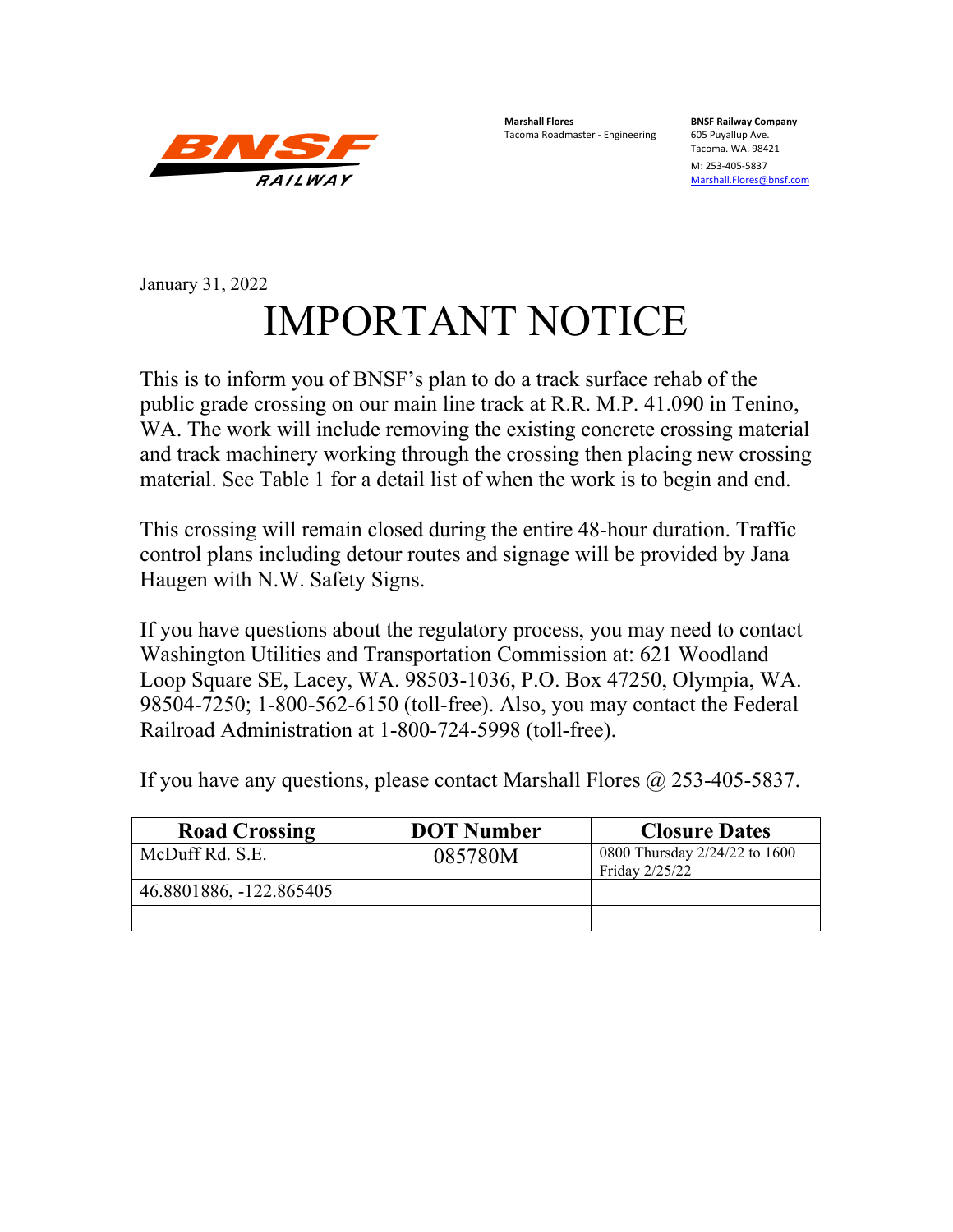## **U. S. DOT CROSSING INVENTORY FORM**

## **DEPARTMENT OF TRANSPORTATION**

FEDERAL RAILROAD ADMINISTRATION **OMB No. 2130-0017**

| Instructions for the initial reporting of the following types of new or previously unreported crossings: For public highway-rail grade crossings, complete the entire inventory<br>Form. For private highway-rail grade crossings, complete the Header, Parts I and II, and the Submission Information section. For public pathway grade crossings (including<br>pedestrian station grade crossings), complete the Header, Parts I and II, and the Submission Information section. For Private pathway grade crossings, complete the Header,<br>Parts I and II, and the Submission Information section. For grade-separated highway-rail or pathway crossings (including pedestrian station crossings), complete the Header, Part<br>I, and the Submission Information section. For changes to existing data, complete the Header, Part I Items 1-3, and the Submission Information section, in addition to the<br>An asterisk * denotes an optional field.<br>updated data fields. Note: For private crossings only, Part I Item 20 and Part III Item 2.K. are required unless otherwise noted. |                                        |                    |                                                     |                                                      |                          |                                                         |                                     |                                                     |                                             |                                                            |                                            |  |  |  |
|--------------------------------------------------------------------------------------------------------------------------------------------------------------------------------------------------------------------------------------------------------------------------------------------------------------------------------------------------------------------------------------------------------------------------------------------------------------------------------------------------------------------------------------------------------------------------------------------------------------------------------------------------------------------------------------------------------------------------------------------------------------------------------------------------------------------------------------------------------------------------------------------------------------------------------------------------------------------------------------------------------------------------------------------------------------------------------------------------|----------------------------------------|--------------------|-----------------------------------------------------|------------------------------------------------------|--------------------------|---------------------------------------------------------|-------------------------------------|-----------------------------------------------------|---------------------------------------------|------------------------------------------------------------|--------------------------------------------|--|--|--|
| A. Revision Date<br>(MM/DD/YYYY)                                                                                                                                                                                                                                                                                                                                                                                                                                                                                                                                                                                                                                                                                                                                                                                                                                                                                                                                                                                                                                                                 | <b>B. Reporting Agency</b><br>Railroad |                    |                                                     |                                                      |                          | C. Reason for Update (Select only one)<br>$\square$ New |                                     |                                                     | $\Box$ No Train                             | $\Box$ Quiet                                               | D. DOT Crossing<br><b>Inventory Number</b> |  |  |  |
| /03 / 2021<br>08                                                                                                                                                                                                                                                                                                                                                                                                                                                                                                                                                                                                                                                                                                                                                                                                                                                                                                                                                                                                                                                                                 |                                        |                    |                                                     | $\triangleright$ Change in<br>$\Box$ Transit<br>Data |                          |                                                         |                                     | $\Box$ Closed                                       | <b>Traffic</b>                              | Zone Update                                                |                                            |  |  |  |
|                                                                                                                                                                                                                                                                                                                                                                                                                                                                                                                                                                                                                                                                                                                                                                                                                                                                                                                                                                                                                                                                                                  |                                        | $\Box$ State       | $\Box$ Other                                        | $\Box$ Date<br>$\Box$ Re-Open                        |                          |                                                         |                                     | $\Box$ Change in Primary                            | $\Box$ Admin.                               |                                                            | 085780M                                    |  |  |  |
| <b>Operating RR</b><br>Correction<br>Change Only<br><b>Part I: Location and Classification Information</b>                                                                                                                                                                                                                                                                                                                                                                                                                                                                                                                                                                                                                                                                                                                                                                                                                                                                                                                                                                                       |                                        |                    |                                                     |                                                      |                          |                                                         |                                     |                                                     |                                             |                                                            |                                            |  |  |  |
| 1. Primary Operating Railroad                                                                                                                                                                                                                                                                                                                                                                                                                                                                                                                                                                                                                                                                                                                                                                                                                                                                                                                                                                                                                                                                    |                                        |                    |                                                     |                                                      | 2. State                 | 3. County                                               |                                     |                                                     |                                             |                                                            |                                            |  |  |  |
| <b>BNSF Railway Company [BNSF]</b><br>4. City / Municipality                                                                                                                                                                                                                                                                                                                                                                                                                                                                                                                                                                                                                                                                                                                                                                                                                                                                                                                                                                                                                                     |                                        |                    |                                                     | 5. Street/Road Name & Block Number                   |                          | <b>WASHINGTON</b>                                       |                                     |                                                     | <b>THURSTON</b><br>6. Highway Type & No.    |                                                            |                                            |  |  |  |
| $\Box$ In                                                                                                                                                                                                                                                                                                                                                                                                                                                                                                                                                                                                                                                                                                                                                                                                                                                                                                                                                                                                                                                                                        |                                        |                    |                                                     | MCDUFF RD SE                                         |                          |                                                         |                                     |                                                     |                                             |                                                            |                                            |  |  |  |
| <b>TENINO</b><br><b>EX</b> Near                                                                                                                                                                                                                                                                                                                                                                                                                                                                                                                                                                                                                                                                                                                                                                                                                                                                                                                                                                                                                                                                  |                                        |                    |                                                     | (Street/Road Name)                                   |                          |                                                         |                                     | * (Block Number)                                    | FS94270                                     |                                                            |                                            |  |  |  |
| 7. Do Other Railroads Operate a Separate Track at Crossing? $\Box$ Yes $\Box$ No<br>8. Do Other Railroads Operate Over Your Track at Crossing? $\mathbb{R}$ Yes $\Box$ No<br>If Yes, Specify RR<br>If Yes, Specify RR<br>ATK<br>UP                                                                                                                                                                                                                                                                                                                                                                                                                                                                                                                                                                                                                                                                                                                                                                                                                                                               |                                        |                    |                                                     |                                                      |                          |                                                         |                                     |                                                     |                                             |                                                            |                                            |  |  |  |
| 9. Railroad Division or Region                                                                                                                                                                                                                                                                                                                                                                                                                                                                                                                                                                                                                                                                                                                                                                                                                                                                                                                                                                                                                                                                   |                                        |                    | 10. Railroad Subdivision or District                |                                                      |                          |                                                         |                                     | 11. Branch or Line Name                             |                                             | 12. RR Milepost<br>0041.090                                |                                            |  |  |  |
| <b>NORTHWEST</b><br>$\Box$ None                                                                                                                                                                                                                                                                                                                                                                                                                                                                                                                                                                                                                                                                                                                                                                                                                                                                                                                                                                                                                                                                  |                                        |                    | $\Box$ None                                         | <b>SEATTLE</b>                                       |                          |                                                         | $\Box$ None                         | SEATTLE-VANC WA                                     |                                             | (prefix)   (nnnn.nnn)<br>(suffix)                          |                                            |  |  |  |
| 13. Line Segment<br>$\ast$                                                                                                                                                                                                                                                                                                                                                                                                                                                                                                                                                                                                                                                                                                                                                                                                                                                                                                                                                                                                                                                                       |                                        | <b>Station</b>     | 14. Nearest RR Timetable                            |                                                      |                          | 15. Parent RR (if applicable)                           |                                     |                                                     |                                             | 16. Crossing Owner (if applicable)                         |                                            |  |  |  |
| 52                                                                                                                                                                                                                                                                                                                                                                                                                                                                                                                                                                                                                                                                                                                                                                                                                                                                                                                                                                                                                                                                                               |                                        | <b>TENINO JCT</b>  |                                                     |                                                      | $\boxed{\mathbf{X}}$ N/A |                                                         |                                     |                                                     | <b>BNSF</b><br>$\Box N/A$                   |                                                            |                                            |  |  |  |
| 17. Crossing Type                                                                                                                                                                                                                                                                                                                                                                                                                                                                                                                                                                                                                                                                                                                                                                                                                                                                                                                                                                                                                                                                                | 18. Crossing Purpose                   |                    | 19. Crossing Position                               |                                                      |                          | <b>20. Public Access</b>                                |                                     | 21. Type of Train                                   |                                             |                                                            | 22. Average Passenger                      |  |  |  |
| <b>E</b> Public                                                                                                                                                                                                                                                                                                                                                                                                                                                                                                                                                                                                                                                                                                                                                                                                                                                                                                                                                                                                                                                                                  | E Highway<br>$\Box$ Pathway, Ped.      |                    | <b>E</b> At Grade<br>$\Box$ RR Under                |                                                      | $\square$ Yes            | (if Private Crossing)                                   |                                     | $\blacksquare$ Freight<br>Intercity Passenger       | $\Box$ Transit<br>$\Box$ Shared Use Transit | <b>Train Count Per Day</b><br>$\Box$ Less Than One Per Day |                                            |  |  |  |
| $\Box$ Private                                                                                                                                                                                                                                                                                                                                                                                                                                                                                                                                                                                                                                                                                                                                                                                                                                                                                                                                                                                                                                                                                   | $\Box$ Station, Ped.                   |                    | $\Box$ RR Over                                      |                                                      | $\square$ No             |                                                         |                                     | $\Box$ Commuter                                     |                                             | $\Box$ Tourist/Other<br>Number Per Day 2                   |                                            |  |  |  |
| 23. Type of Land Use<br><b>X</b> Open Space                                                                                                                                                                                                                                                                                                                                                                                                                                                                                                                                                                                                                                                                                                                                                                                                                                                                                                                                                                                                                                                      | $\Box$ Farm                            | $\Box$ Residential |                                                     | $\Box$ Commercial                                    |                          | $\Box$ Industrial                                       |                                     | $\Box$ Institutional                                | $\Box$ Recreational                         |                                                            | $\Box$ RR Yard                             |  |  |  |
| 24. Is there an Adjacent Crossing with a Separate Number?                                                                                                                                                                                                                                                                                                                                                                                                                                                                                                                                                                                                                                                                                                                                                                                                                                                                                                                                                                                                                                        |                                        |                    |                                                     |                                                      |                          |                                                         |                                     | 25. Quiet Zone (FRA provided)                       |                                             |                                                            |                                            |  |  |  |
| $\blacksquare$ No<br>$\square$ Yes                                                                                                                                                                                                                                                                                                                                                                                                                                                                                                                                                                                                                                                                                                                                                                                                                                                                                                                                                                                                                                                               | If Yes, Provide Crossing Number        |                    |                                                     |                                                      |                          | $\mathbb{Z}$ No                                         |                                     | $\Box$ 24 Hr $\Box$ Partial                         | $\Box$ Chicago Excused                      | Date Established                                           |                                            |  |  |  |
| 26. HSR Corridor ID                                                                                                                                                                                                                                                                                                                                                                                                                                                                                                                                                                                                                                                                                                                                                                                                                                                                                                                                                                                                                                                                              |                                        |                    | 27. Latitude in decimal degrees                     |                                                      |                          |                                                         |                                     | 28. Longitude in decimal degrees                    |                                             |                                                            | 29. Lat/Long Source                        |  |  |  |
|                                                                                                                                                                                                                                                                                                                                                                                                                                                                                                                                                                                                                                                                                                                                                                                                                                                                                                                                                                                                                                                                                                  | $X$ N/A                                |                    | (WGS84 std: nn.nnnnnnn)                             |                                                      | 46.8801886               |                                                         |                                     | (WGS84 std: -nnn.nnnnnnn) -122.865405               |                                             | <b>X</b> Actual                                            | $\Box$ Estimated                           |  |  |  |
| 30.A. Railroad Use                                                                                                                                                                                                                                                                                                                                                                                                                                                                                                                                                                                                                                                                                                                                                                                                                                                                                                                                                                                                                                                                               |                                        |                    |                                                     |                                                      |                          |                                                         |                                     | 31.A. State Use<br>1K41.10                          |                                             |                                                            |                                            |  |  |  |
| 30.B. Railroad Use *                                                                                                                                                                                                                                                                                                                                                                                                                                                                                                                                                                                                                                                                                                                                                                                                                                                                                                                                                                                                                                                                             |                                        |                    |                                                     |                                                      |                          |                                                         |                                     | 31.B. State Use *                                   |                                             |                                                            |                                            |  |  |  |
| 30.C. Railroad Use *                                                                                                                                                                                                                                                                                                                                                                                                                                                                                                                                                                                                                                                                                                                                                                                                                                                                                                                                                                                                                                                                             |                                        |                    |                                                     |                                                      |                          |                                                         | 31.C. State Use *                   |                                                     |                                             |                                                            |                                            |  |  |  |
| 30.D. Railroad Use                                                                                                                                                                                                                                                                                                                                                                                                                                                                                                                                                                                                                                                                                                                                                                                                                                                                                                                                                                                                                                                                               |                                        |                    |                                                     |                                                      |                          |                                                         | 31.D. State Use                     |                                                     |                                             |                                                            |                                            |  |  |  |
| 32.A. Narrative (Railroad Use) *                                                                                                                                                                                                                                                                                                                                                                                                                                                                                                                                                                                                                                                                                                                                                                                                                                                                                                                                                                                                                                                                 |                                        |                    | (1.27 I.28 I.29) Value Provided by Railroad, Not Ye |                                                      |                          |                                                         |                                     | 32.B. Narrative (State Use) *                       |                                             |                                                            |                                            |  |  |  |
| 33. Emergency Notification Telephone No. (posted)                                                                                                                                                                                                                                                                                                                                                                                                                                                                                                                                                                                                                                                                                                                                                                                                                                                                                                                                                                                                                                                |                                        |                    |                                                     | 34. Railroad Contact (Telephone No.)                 |                          |                                                         |                                     |                                                     | 35. State Contact (Telephone No.)           |                                                            |                                            |  |  |  |
| 800-832-5452                                                                                                                                                                                                                                                                                                                                                                                                                                                                                                                                                                                                                                                                                                                                                                                                                                                                                                                                                                                                                                                                                     |                                        |                    |                                                     | 817-352-1549                                         |                          |                                                         | 360-664-1262                        |                                                     |                                             |                                                            |                                            |  |  |  |
|                                                                                                                                                                                                                                                                                                                                                                                                                                                                                                                                                                                                                                                                                                                                                                                                                                                                                                                                                                                                                                                                                                  |                                        |                    |                                                     |                                                      |                          |                                                         |                                     | <b>Part II: Railroad Information</b>                |                                             |                                                            |                                            |  |  |  |
| 1. Estimated Number of Daily Train Movements<br>1.A. Total Day Thru Trains                                                                                                                                                                                                                                                                                                                                                                                                                                                                                                                                                                                                                                                                                                                                                                                                                                                                                                                                                                                                                       |                                        |                    |                                                     |                                                      |                          |                                                         |                                     | 1.D. Total Transit Trains                           |                                             | 1.E. Check if Less Than                                    |                                            |  |  |  |
| 1.B. Total Night Thru Trains<br>1.C. Total Switching Trains<br>(6 AM to 6 PM)<br>(6 PM to 6 AM)<br>0                                                                                                                                                                                                                                                                                                                                                                                                                                                                                                                                                                                                                                                                                                                                                                                                                                                                                                                                                                                             |                                        |                    |                                                     |                                                      |                          |                                                         | $\Box$<br>One Movement Per Day<br>0 |                                                     |                                             |                                                            |                                            |  |  |  |
| 22                                                                                                                                                                                                                                                                                                                                                                                                                                                                                                                                                                                                                                                                                                                                                                                                                                                                                                                                                                                                                                                                                               |                                        | 22                 |                                                     |                                                      |                          |                                                         |                                     |                                                     |                                             | How many trains per week?                                  |                                            |  |  |  |
| 2. Year of Train Count Data (YYYY)<br>3. Speed of Train at Crossing<br>3.A. Maximum Timetable Speed (mph) 79                                                                                                                                                                                                                                                                                                                                                                                                                                                                                                                                                                                                                                                                                                                                                                                                                                                                                                                                                                                     |                                        |                    |                                                     |                                                      |                          |                                                         |                                     |                                                     |                                             |                                                            |                                            |  |  |  |
| 2019<br>4. Type and Count of Tracks                                                                                                                                                                                                                                                                                                                                                                                                                                                                                                                                                                                                                                                                                                                                                                                                                                                                                                                                                                                                                                                              |                                        |                    |                                                     |                                                      |                          |                                                         |                                     | 3.B. Typical Speed Range Over Crossing (mph) From 1 | to 79                                       |                                                            |                                            |  |  |  |
| Yard 0<br>Main <sub>2</sub><br>Transit 0<br>Industry 0<br>Siding $0$                                                                                                                                                                                                                                                                                                                                                                                                                                                                                                                                                                                                                                                                                                                                                                                                                                                                                                                                                                                                                             |                                        |                    |                                                     |                                                      |                          |                                                         |                                     |                                                     |                                             |                                                            |                                            |  |  |  |
| 5. Train Detection (Main Track only)                                                                                                                                                                                                                                                                                                                                                                                                                                                                                                                                                                                                                                                                                                                                                                                                                                                                                                                                                                                                                                                             |                                        |                    |                                                     |                                                      |                          |                                                         |                                     |                                                     |                                             |                                                            |                                            |  |  |  |
| $\blacksquare$ Constant Warning Time $\Box$ Motion Detection<br>6. Is Track Signaled?                                                                                                                                                                                                                                                                                                                                                                                                                                                                                                                                                                                                                                                                                                                                                                                                                                                                                                                                                                                                            |                                        |                    |                                                     | $\Box$ AFO $\Box$ PTC                                | $\sqcup$ DC              | $\Box$ Other<br>7.A. Event Recorder                     |                                     | $\Box$ None                                         |                                             |                                                            | 7.B. Remote Health Monitoring              |  |  |  |
| ■ Yes □ No                                                                                                                                                                                                                                                                                                                                                                                                                                                                                                                                                                                                                                                                                                                                                                                                                                                                                                                                                                                                                                                                                       |                                        |                    |                                                     |                                                      |                          | $\Box$ Yes $\Box$ No                                    |                                     |                                                     |                                             | $\square$ Yes $\square$ No                                 |                                            |  |  |  |
| FORM FRA F 6180.71 (Rev. 08/03/2016)                                                                                                                                                                                                                                                                                                                                                                                                                                                                                                                                                                                                                                                                                                                                                                                                                                                                                                                                                                                                                                                             |                                        |                    |                                                     |                                                      |                          |                                                         |                                     | OMB approval expires 11/30/2022                     |                                             |                                                            | Page 1 OF 2                                |  |  |  |